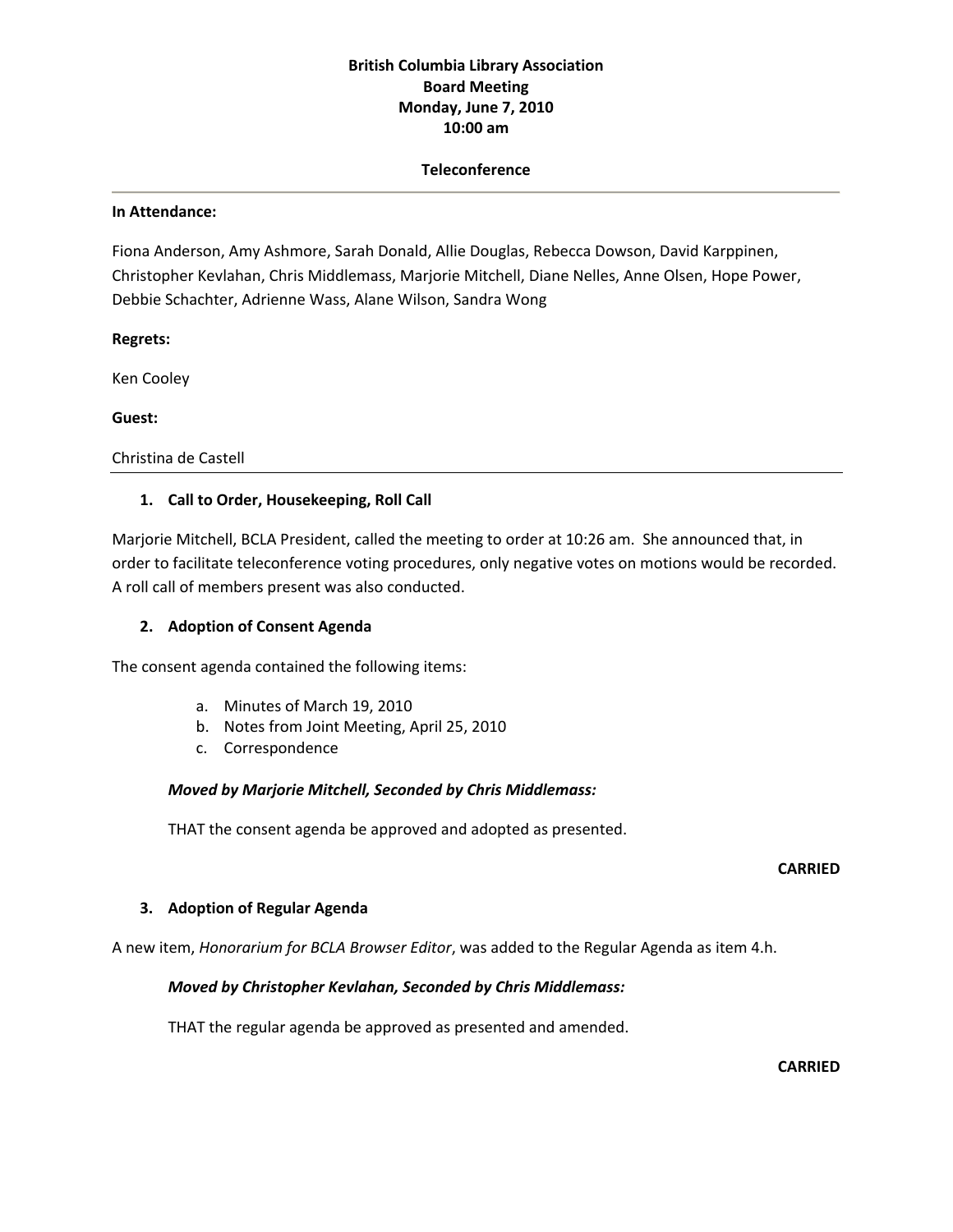## **4. Business Arising**

## *a. Status of CLA*

Marjorie and Alane attended the annual conference Canadian Library Association and reported on the financial difficulties faced by that organization. In order to embark on a path of financial sustainability, the CLA Board passed two motions at their AGM. The first directed the current Executive to create a sustainability plan for next year's AGM, and the second suspends elections to the Board until 2011, except for the election of the VP/President‐Elect. The provincial organizations have been asked to help circulate messages regarding the status of CLA via their listservs and they have also been canvassed regarding interest in rationalization of operations with a view toward working more cooperatively, e.g., copyright issues. The BCLA Board was asked, in discussion, to formulate its response to this issue. Board members agreed that it is important to have a national organization, although further discussion would be necessary to determine its role and scope. There is, however, little that BCLA can do to support CLA financially, considering the funding challenges faced by BCLA itself. Marjorie noted that CLA is only gathering information at this point and that the BCLA Board will be asked to discuss this further once more information becomes available.

*b. President's Report*

The President reported on the following items.

## *i. BCLA Strategic Sustainability Taskforce*

The sustainability task force members include Johanne Blenkin, Daniel Brendel, Ken Cooley (ex officio), Christina de Castell (ex officio) , Roen Janyk, Chris Kevlahan, Marjorie Mitchell, Rob O'Brennan, and Alane Wilson (ex officio). Their task is to review the operational sustainability of BCLA, including committee tasks, consult with the Board, BCLA members and non‐members with a view toward preparing a list of recommendations for the January 2011 Board meeting, which will then be forwarded to the membership for public comment. The presentation of the work of the task force will be presented in resolution format at next year's AGM in Victoria.

In response to a question, Alane announced that this year's committee membership and terms of reference would be distributed later in the week via e‐mail.

## *ii. Meeting with Deputy Minister Jim Gorman*

Several groups met with Jim Gorman, Deputy Minister of Education, on May 26 to discuss provincial support for public libraries. Further meetings will be scheduled and a summary of the meeting can be found on the BCLA website in the *News* section.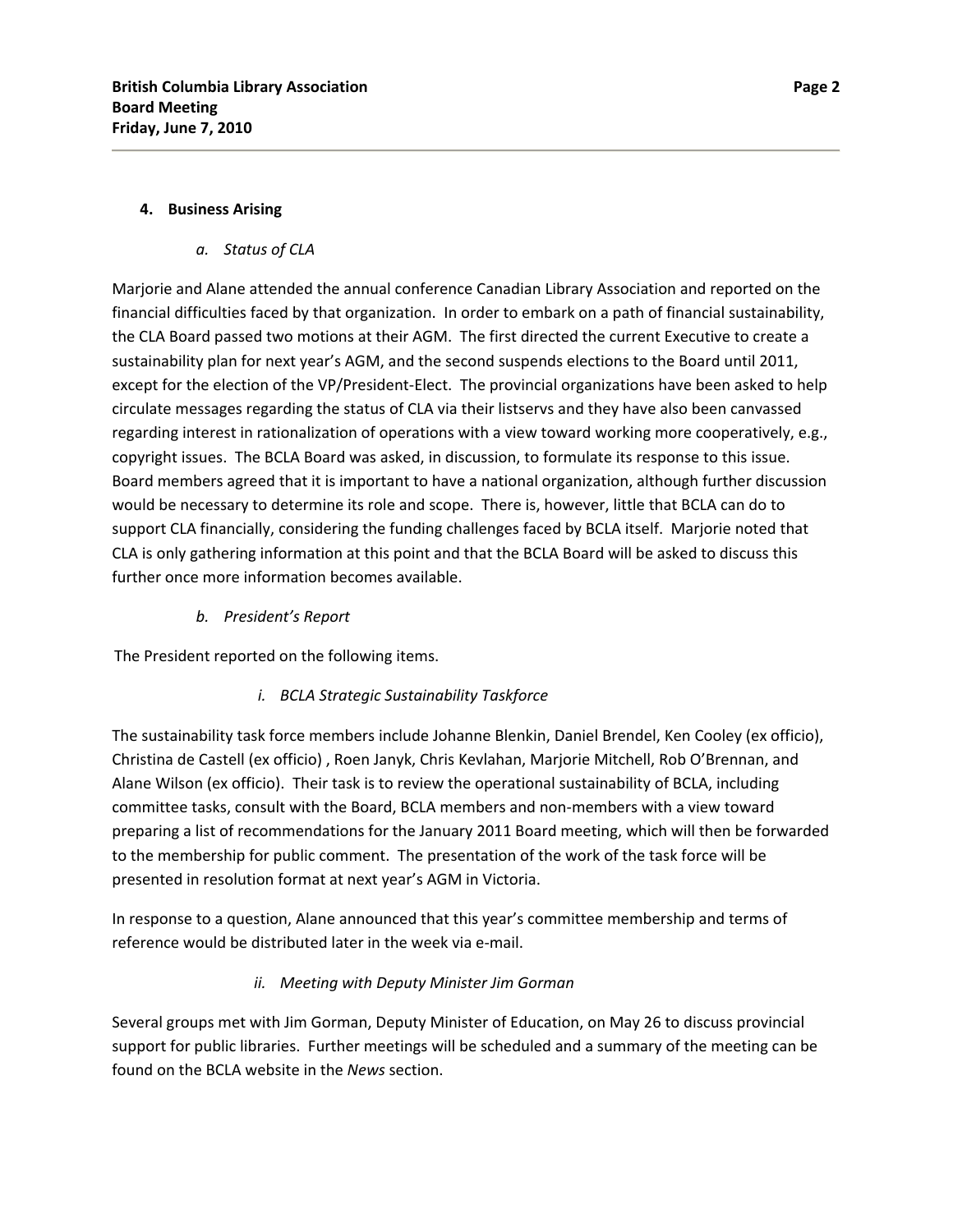## *iii. BCLA Financial Situation*

A review of the BCLA financial situation is underway. The financial results from the annual conference are not complete and the Association will work with the BC Libraries Cooperative to provide an orderly transfer of projects currently involving BCLA.

## *iv. Governance Overview*

Ken Cooley, Past President, will convene a committee meeting in advance of the September Board meeting to discuss governance matters.

# *v. Other Governance Matters*

An HR Committee will be reconstituted, which will be made up of officers of the Association.

# *c. Directors' Code of Conduct*

Alane is working on an operations manual for the Association, which she hopes to have available in draft format at the September Board meeting. It will include a Directors' Code of Conduct, which, once approved, will be signed by Board members. A draft code was circulated with the Board agenda, and Alane announced that Vantage Point (formerly Volunteer Vancouver) will conduct a 3‐hour workshop at the September Board meeting on Board member rights and responsibilities.

# *d. Communications Policy/Handbook*

A draft Media Relations Handbook, crafted by Rebus Creative, was attached to the agenda package. The intention is to provide structure to the external communications process at BCLA. Board members were asked to provide their feedback and the final version will be voted on at the September Board meeting. A Special Board meeting will be convened in advance to consider the feedback and Marjorie suggested that a segment of Event IQ be set aside to facilitate the conversation. As part of the on‐going training of Board members, a 1‐2 hour media training session will be organized in future.

# *e. 2010 Conference*

Chris Middlemass and Alane Wilson provided a summary of the 2010 BCLA conference. Preliminary figures indicate that the conference was profitable, although the expectation is the current amount of \$24,000 in profit will be augmented by further incoming revenue, including credit card payments. This year's conference revenues were impacted by a lower than expected level of sponsorship and exhibitor income. The budget created for this year's conference will also provide a template for future conference organizers.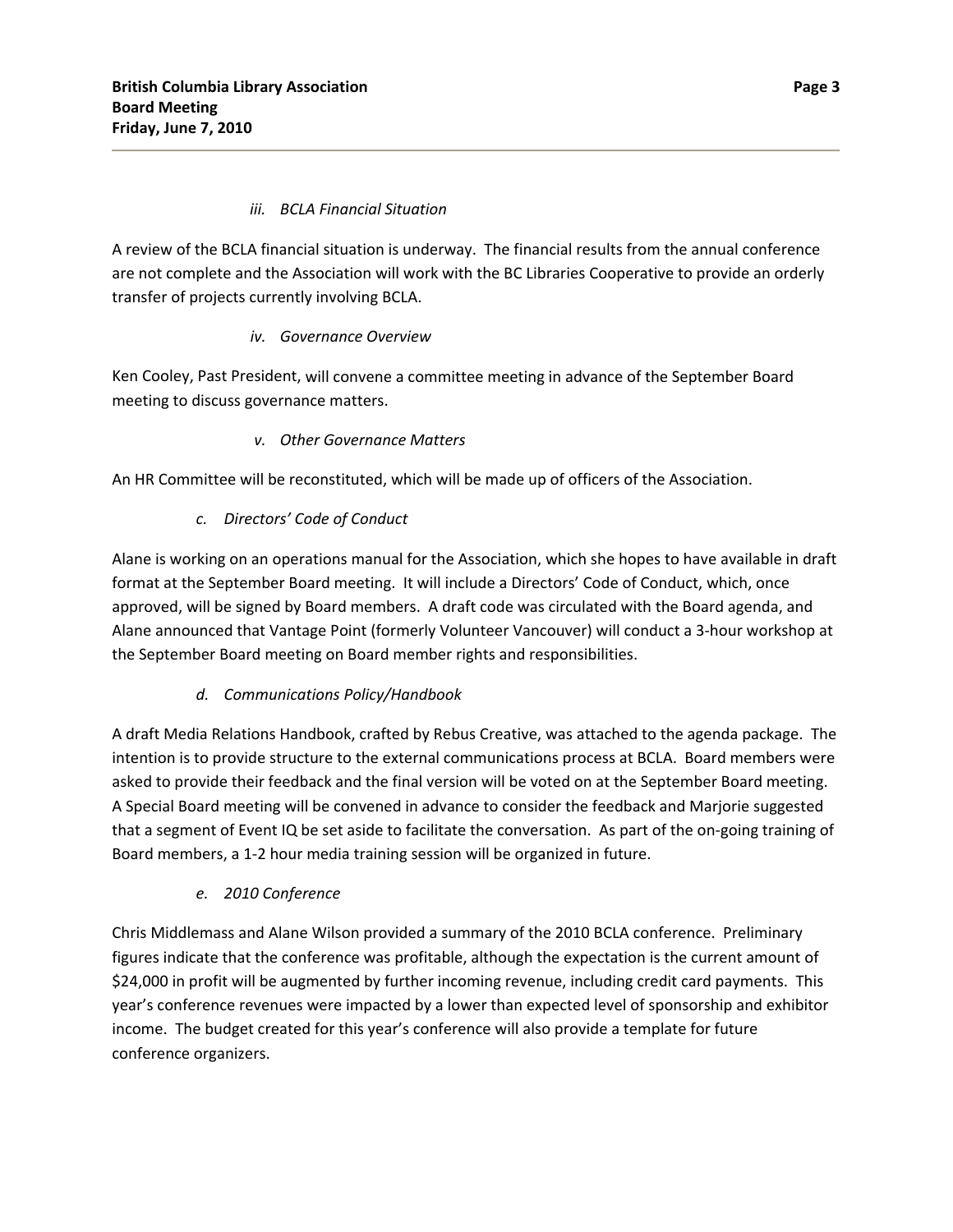Comments from attendees submitted anecdotally were uniformly positive, and Alane felt there will be a positive buzz for the annual conference going forward.

Marjorie expressed her personal thanks to all the conference organizers for their hard work in making the 2010 conference such a success.

# *f. 2011 Conference*

Fiona Anderson and Alane Wilson spoke to this item. The 2011 BCLA conference will be held in Victoria on April 7-9, and coincides with the 100<sup>th</sup> anniversary of the Association. Sybil Harrison is chair of the conference planning committee, and she will be working with Fiona Anderson, Debbie Schachter and Christopher Kevlahan. More details will be available at the September Board meeting.

*g. PNLA Leads*

It was reported that, to date, three members of BCLA have been accepted to PNLA Leads, and more names may come forward, so discussion centered on the need to formulate a process around how to allocate the money to multiple applicants. In the present circumstance, Board members agreed in discussion that the \$500 prize would be awarded by lottery and Alane agreed to develop criteria for awarding the money in future years.

# *h. Honorarium for BCLA Browser Editor*

Chris Middlemass spoke to this item and reviewed the annual award of an honorarium to the BCLA Browser Editor in the amount of \$1,000. It was felt that with this was a positive recognition of the responsibility required and time spent to put together the publication on a regular basis. Savings have been achieved through the transition to an online publication only, and it was suggested that this item be added to the budget as an annual expense.

# *Moved by Chris Middlemass, Seconded by Christopher Kevlahan:*

THAT BCLA approve an annual honorarium to be awarded to the editor of the BCLA Browser.

## **CARRIED**

# **5. New Business**

# *a. Round Robin – Creating our "To Do" List*

Board members present each described what they hoped to achieve as Board members in the upcoming year.